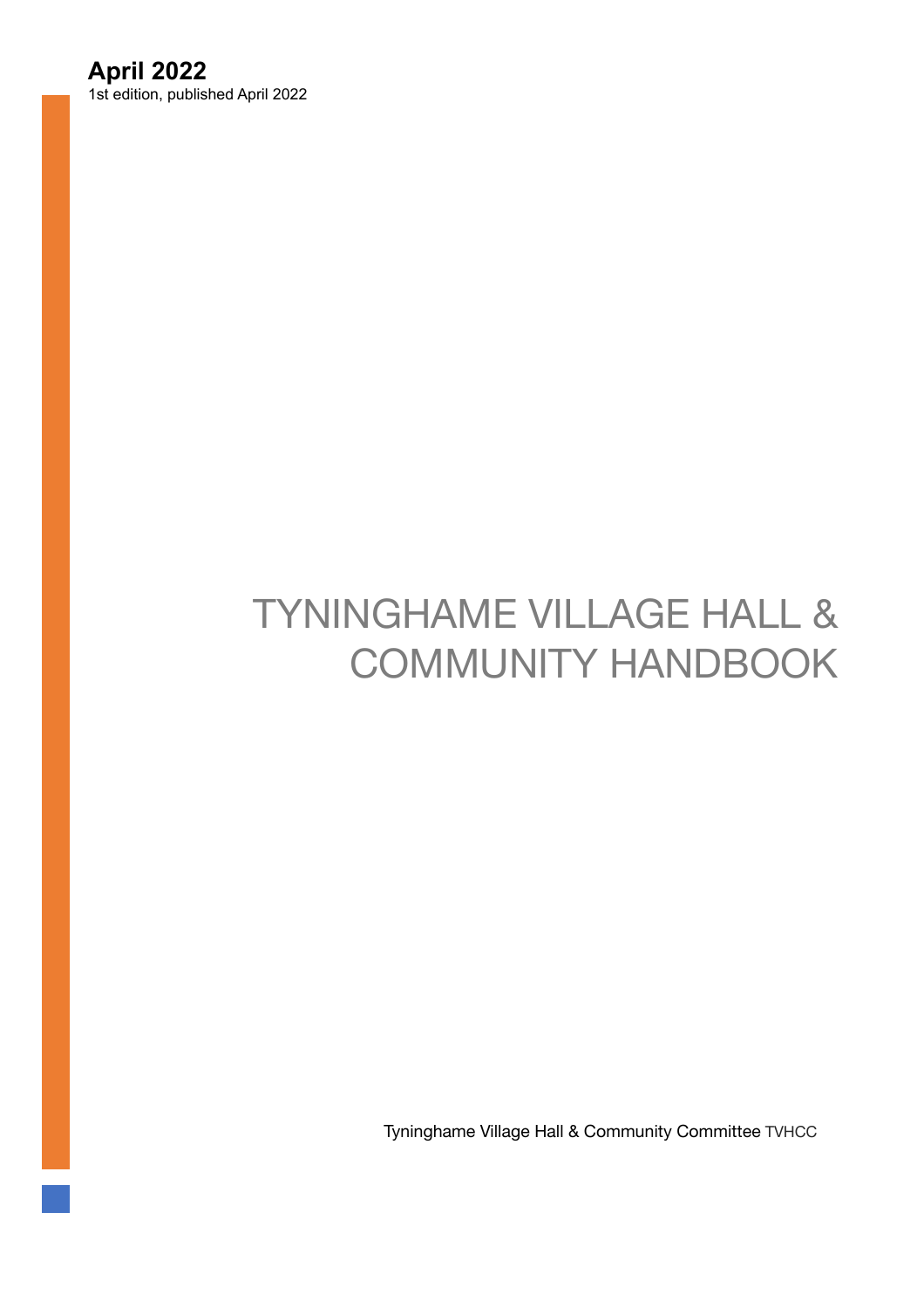# Handbook for Tyninghame Village Hall and Community

| 1.1. Tyninghame Village Hall and Community Committee (TVHCC) 4 |
|----------------------------------------------------------------|
|                                                                |
|                                                                |
|                                                                |
|                                                                |
|                                                                |
|                                                                |
|                                                                |
|                                                                |
|                                                                |
|                                                                |
|                                                                |
|                                                                |
|                                                                |
|                                                                |
|                                                                |
|                                                                |
|                                                                |
|                                                                |
|                                                                |
|                                                                |
|                                                                |
|                                                                |
|                                                                |
|                                                                |
|                                                                |
|                                                                |
|                                                                |
|                                                                |
|                                                                |
|                                                                |
|                                                                |
|                                                                |
|                                                                |
|                                                                |
|                                                                |
|                                                                |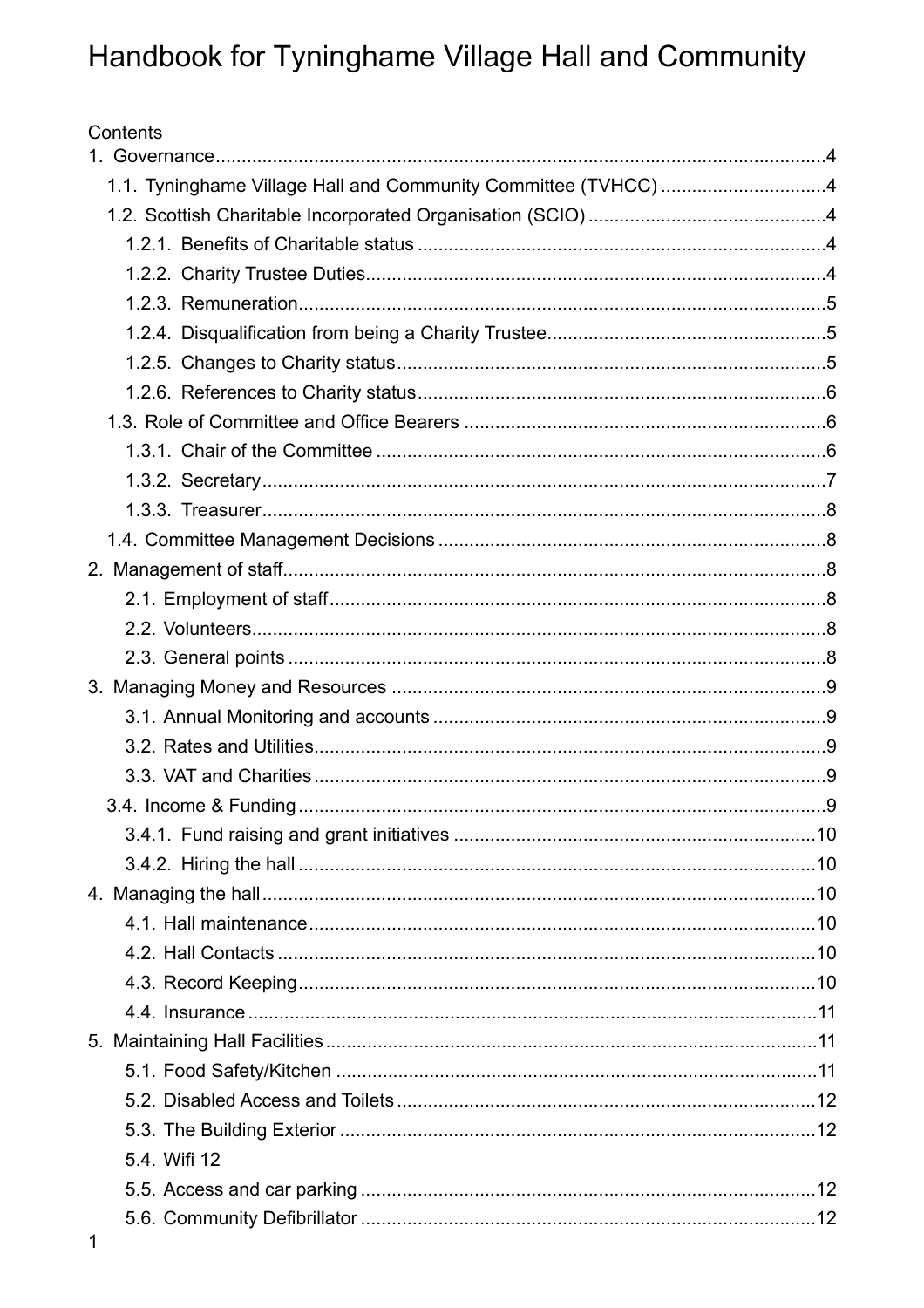| 9. |     |
|----|-----|
|    |     |
|    | .16 |
|    |     |
|    |     |
|    |     |
|    |     |
|    |     |
|    |     |
|    |     |
|    |     |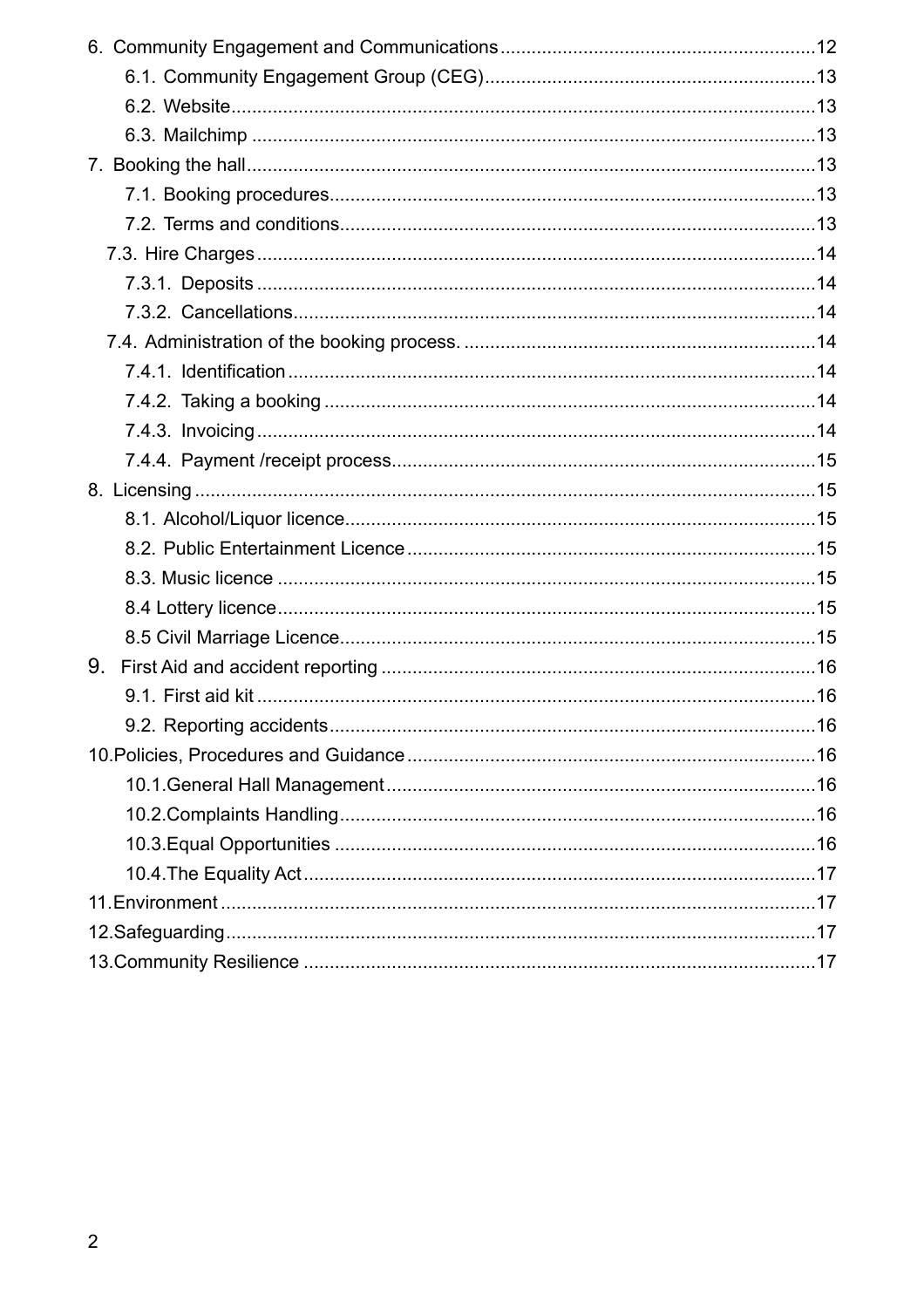#### **Acknowledgements**

This handbook has been prepared by the Tyninghame Village Hall and Community Committee and is available to download from their website: [tyninghamevillagehall.org.uk](http://tyninghamevillagehall.org.uk) This handbook has been informed by previously existing Village Hall handbooks, specifically the Scottish Borders Village Hall Handbook and the Scottish Council of Voluntary Organisations.



The Village Hall which was built in 1839 occupies a central position on the Village Main Street. It was originally the Village bake house and as such is a category B listed Building.

It is licensed for up to 100 people (50 seated) and is the only covered communal space in the village where local people can meet and hold events.

The Tyninghame Village Hall and Committee was established as a charity in 2017 and has been central to enabling community development. In 2021 the charity changed its name to Tyninghame Village Hall and Community Committee in order to reflect its wider role in the community.

The hall is a beautiful old property with a large Main Hall which is ideal as a setting for social functions. In order to maintain the building and carry out on going refurbishment the Hall is let out for private hire.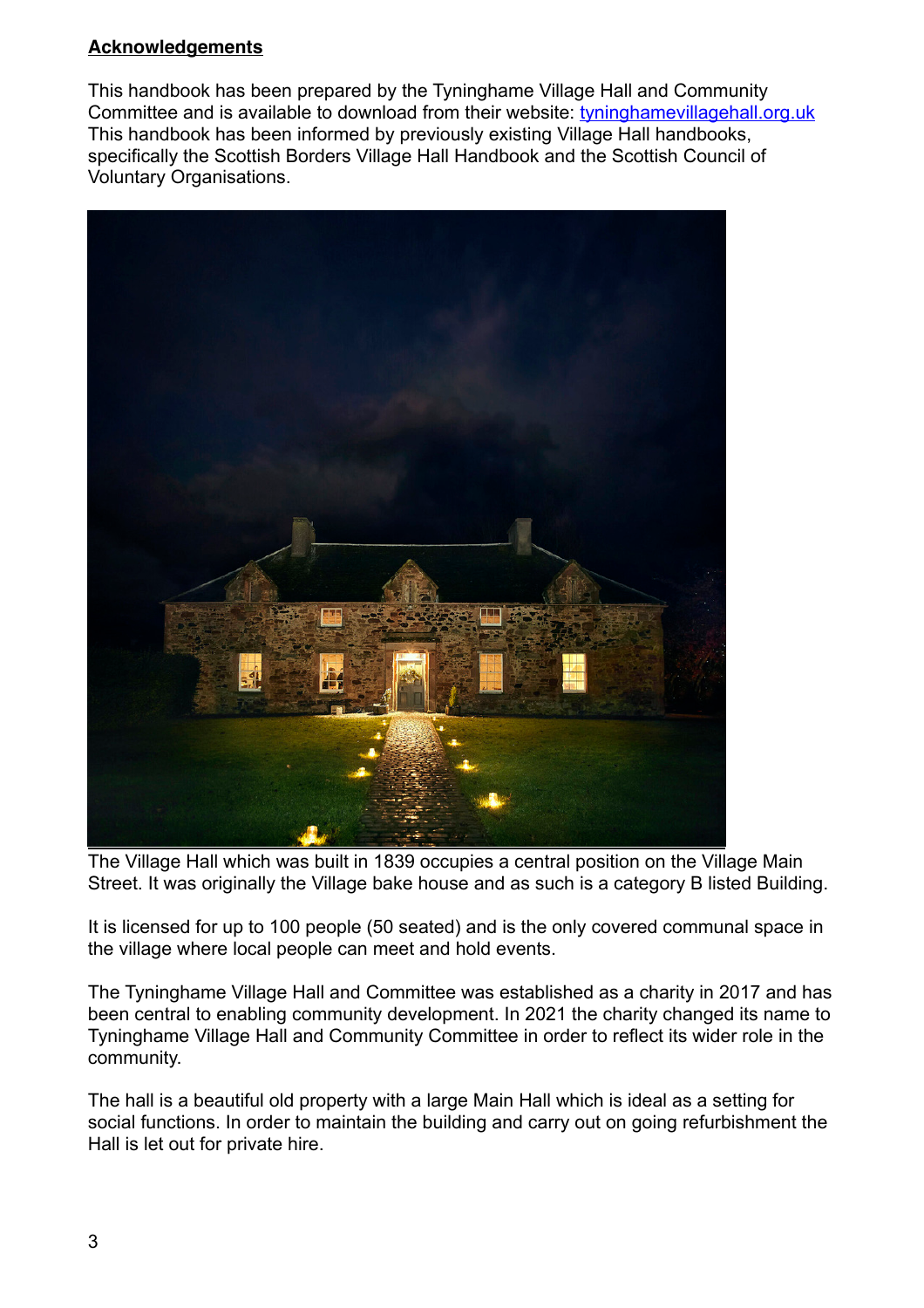# <span id="page-4-0"></span>**1. Governance**

## <span id="page-4-1"></span>**1.1. Tyninghame Village Hall and Community Committee (TVHCC)**

The purpose of TVHCC is: -

- To advance community development<br>• To provide and maintain spaces and r
- To provide and maintain spaces and recreational facilities for the advancement of the arts, heritage, culture, or science

Generally TVHCC is the governance body that controls the activities of the charity. The organisational structure consists of a committee made up of volunteers from the local area. The Committee has a constitution and named Office Bearers. TVHCC holds regular meetings and the minutes from these meetings are made available on the organisations website.

The village hall (Internal Hall facilities) is leased to TVHCC from The Right Honourable George Edmund Baldred Baillie Hamilton, the Earl of Haddington. Galbraith, a leading property consultancy, manage the lease on behalf of the Earl of Haddington. The lease on the village hall was agreed and signed in 2018 and is for the period up until March 2040.

### <span id="page-4-2"></span>**1.2. Scottish Charitable Incorporated Organisation (SCIO)**

TVHC became a registered charity in 2017. In 2021 changed its name to TVHCC to reflect its wider community role.

#### **1.2.1. Benefits of Charitable status**

Having charitable status provides advantages for TVHCC namely: -

- <span id="page-4-3"></span>Tax relief on surpluses, bank interest, capital gains
- Exemption from water charges
- A greater range of potential sources of funding as most grant-making trusts will only fund registered charities
- Ability to receive donations under Gift Aid
- VAT concessions

The Office of the Scottish Charity Regulator (OSCR) is the body responsible for granting charitable status and regulating charities in Scotland. OSCR was set up under The Charities and Trustee Investment (Scotland) Act 2005 which introduced a wide range of regulations.

There are 16 charitable purposes identified by the Act. TVHCC specifically meets the ninth charitable purpose which is "the provision of recreational facilities which are available to the public at large" and in addition can be seen to provide public benefit. As a charity TVHCC must continually demonstrate that it is meeting its charitable aims.

#### <span id="page-4-4"></span>**1.2.2. Charity Trustee Duties**

Committee members involved in the management of the TVHCC as a charity are classed as charity trustees. A charity trustee must: -

- *Act in the interest of the charity*  trustees should put the interests of the charity before their own interests or those of any other person or organisation.
- *Operate in a manner consistent with the charity's purposes* trustees should carry out their duties in accordance with the charity constitution i.e. The governing document.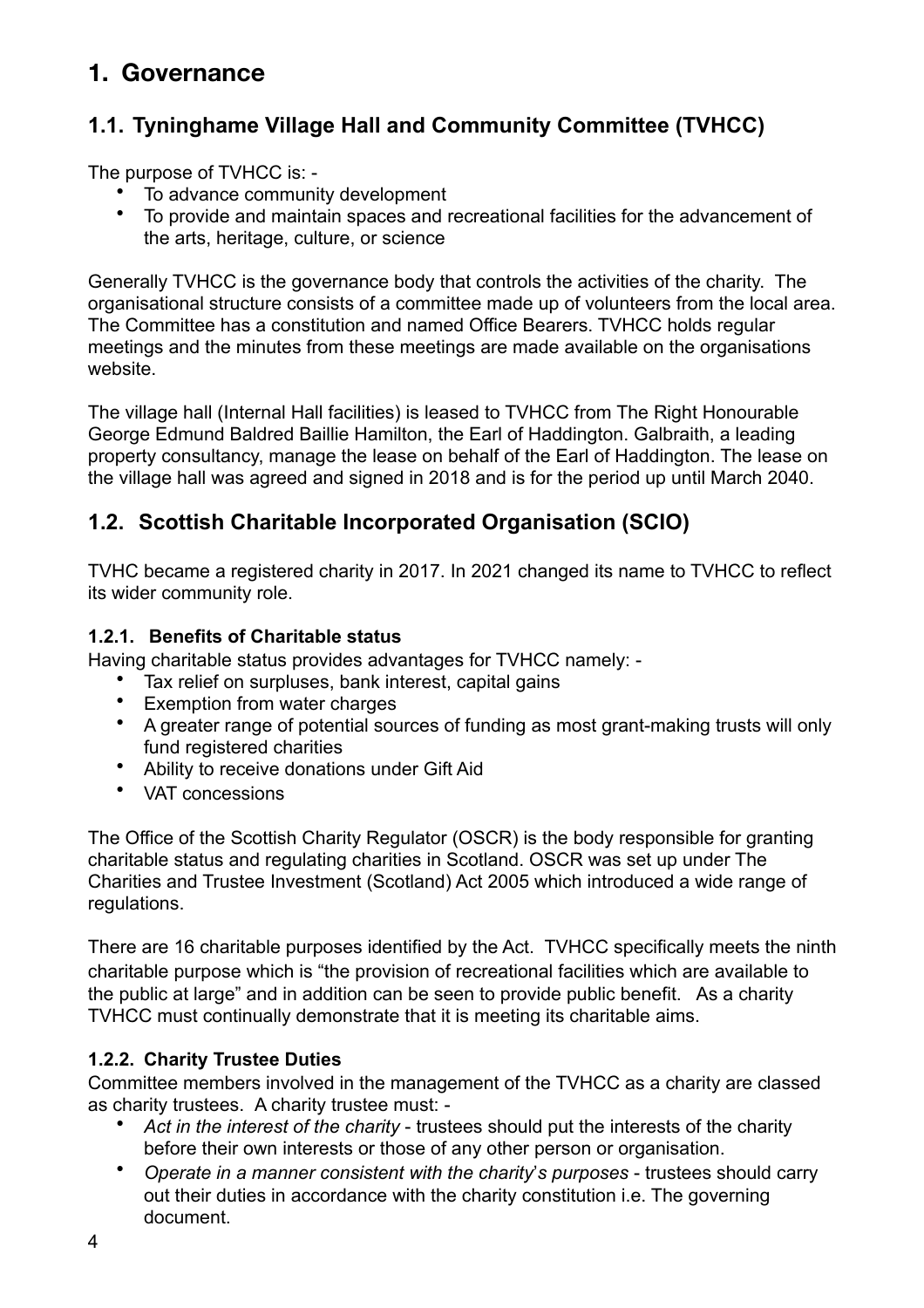- Act with due care and diligence trustees should take such care of the charity's affairs as is reasonable to expect of someone who is managing the affairs of another person.
- • *Ensure that the charity complies with the provisions of the 2005 Act and other relevant legislation.*

Full information on the specific duties of a charity trustee is available on the OSCR website.

The names of the TVHC trustees, and the date they were appointed, are given in the Annual Report and Accounts submitted to OSCR.

#### <span id="page-5-0"></span>**1.2.3. Remuneration**

TVHCC trustees cannot be paid for doing the work of a trustee, but they are eligible to receive out of pocket expenses for reasonable expenditure incurred in the course of carrying out activities associated with the Charity. Trustees can be remunerated (in money or in kind) under certain conditions: -

- The maximum amount of the remuneration is set out in a written agreement.
- The maximum amount of the remuneration is reasonable in the circumstances.
- The trustees are satisfied, before entering the agreement, that it is in the interest of the charity for that person to provide those services for that amount.
- Immediately after entering into the agreement, less than half of the total number of Trustees are directly or indirectly remunerated.
- The governing document (TVHCC Constitution) does not prohibit the remuneration of charity trustees.

Remuneration should only be paid for work that is over and above what would normally be expected of a trustee or where a hall committee member or someone closely related to them provides a service such as cleaning, or electrical/plumbing services.

The committee should obtain at least two separate quotes for any services required. Charities are permitted to use charity funds to provide all their charity trustees with indemnity insurance.

#### **1.2.4. Disqualification from being a Charity Trustee**

A person is not allowed to be a charity trustee if he/she:

- <span id="page-5-1"></span>• Has been convicted of an offence involving dishonesty.<br>• Has been convicted of an offence under the Charities a
- Has been convicted of an offence under the Charities and Trustee Investment (Scotland) Act 2005.
- Is an undischarged bankrupt.
- Has been previously removed/disqualified from being in management of a charity under legislation.

#### <span id="page-5-2"></span>**1.2.5. Changes to Charity status**

If changes are required and the proposed changes are allowed by the TVHCC Constitution, they will either require the *prior consent* of OSCR or must be *notified* to OSCR within 3 months.

Changes that require prior consent:-

- Changes to the name of the charity.
- Amending charitable purposes.
- Amalgamating with another body.
- Winding up or dissolving.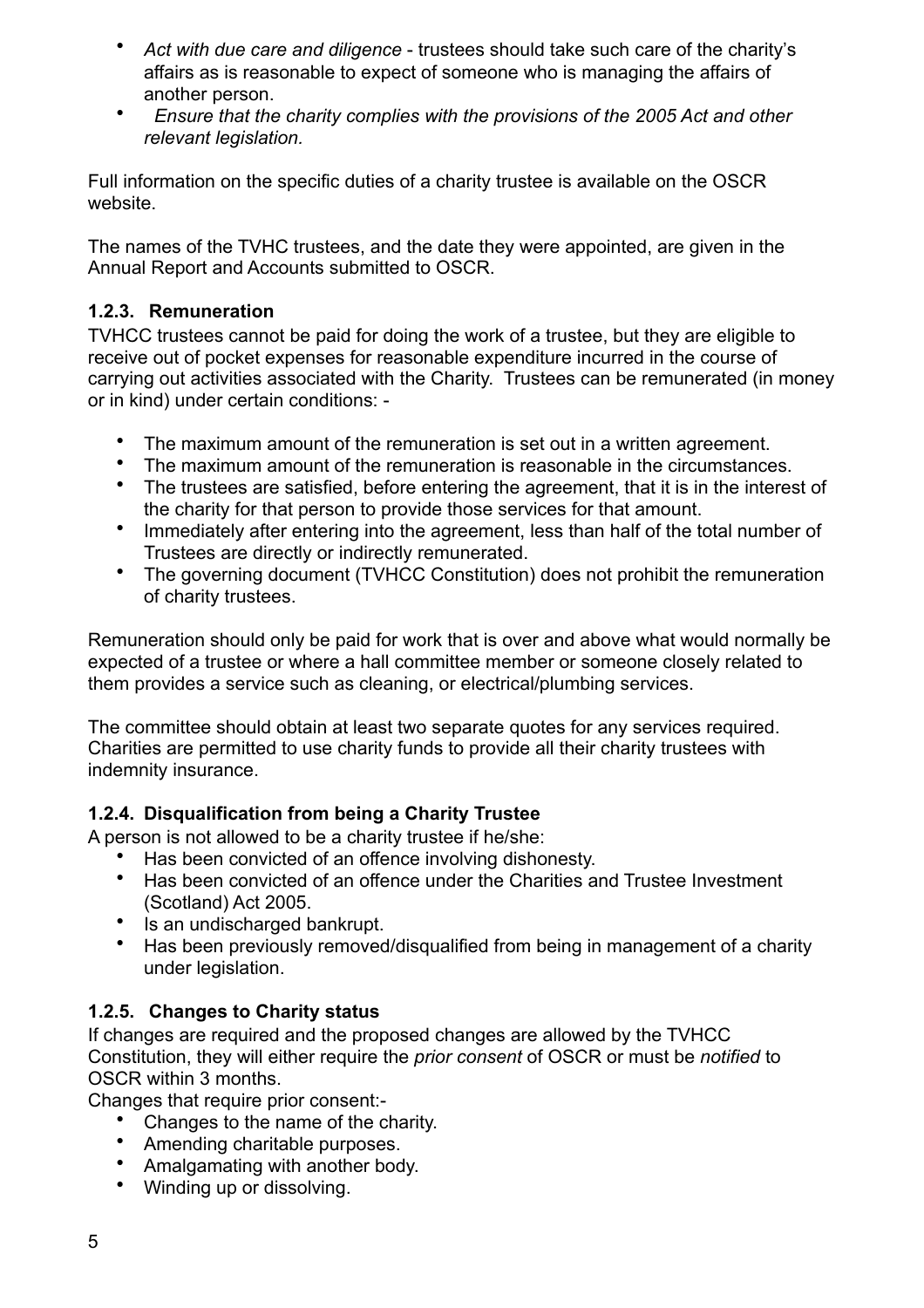Changes requiring to be notified: -

- Changes to the constitution other than the name or charitable purposes.
- Contact details for the charity
- <span id="page-6-0"></span>• Any other changes to details recorded in the Charity Register

#### **1.2.6. References to Charity status**

TVHCC must state the following information on documents issued or signed on their behalf: -

- The charity's name, as entered in the Register
- Any other name by which the charity is commonly known
- The words "Scottish charity" or "registered Scottish charity" and
- the Scottish Charity Number allocated to it at the time of registration.

The Regulations apply to all external documents and communications, as follows:-

- Business letters or emails.
- Printed advertisements, public notices, or official published documents.
- Documents which request the donation of money or property.
- Orders for goods; invoices and receipts.
- Annual accounts.
- Promotional material aimed at raising the charity's profile.
- Legal documents.

### <span id="page-6-1"></span>**1.3. Role of Committee and Office Bearers**

Under the Charities and Trustees Investment (Scotland) Act 2005, Committee members and office bearers who are responsible for the general management of the charity must: -

- Act in the interests of the charity to ensure that the charity does what it was set up to do
- Act with care and diligence that it is reasonable to expect of someone who is managing the affairs of another person.
- Where there could be a conflict of interest, put the interests of the charity before those of the conflicting party e.g., the organisation which they represent or, if this is not possible, take no part in the discussion or decision making

In general, the Committee has responsibility to ensure that: -

- The organisation works within the terms of its constitution.
- The financial affairs of the hall are in order.
- The fabric of the hall is maintained.
- The hall and users (where appropriate) are properly insured.<br>• All appropriate licences (where required) are in place.
- All appropriate licences (where required) are in place.<br>• All necessary policies and procedures are in place.
- All necessary policies and procedures are in place.
- The organisation acts as a responsible employer (where appropriate);
- New activities and projects are developed in keeping with the wishes of the local community.

### **1.3.1. Chair of the Committee**

Prior to meetings, the Chair should:

- <span id="page-6-2"></span>Liaise with the secretary and others to draw up the agenda.
- Be well prepared on the topics to be discussed.
- Be aware of the impact of the constitution on any agenda items.
- Ensure that any actions delegated at the previous meeting have been carried out. At the meeting the Chair should:
- Ensure that the meeting starts on time.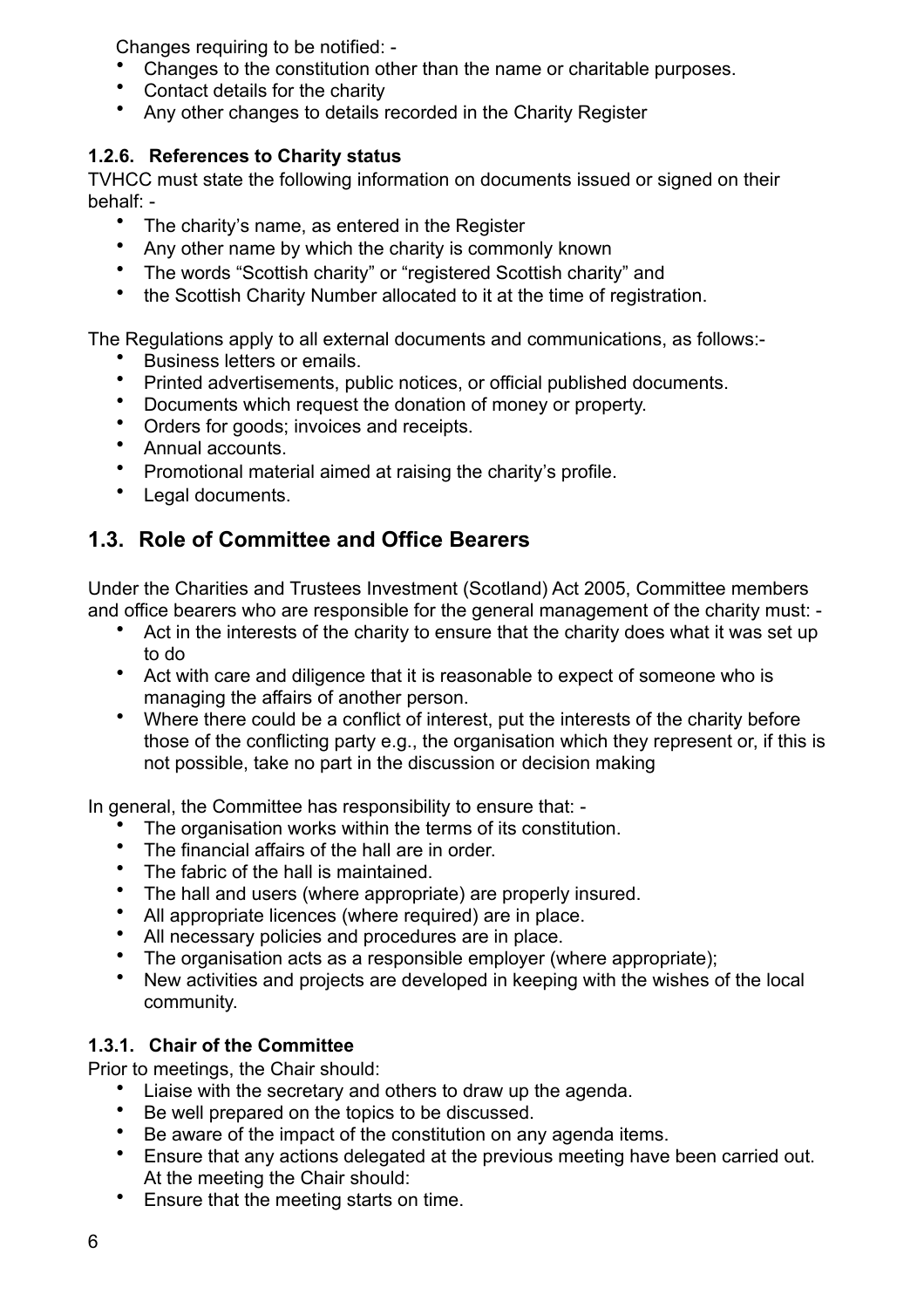- Introduce any new members and make sure that they feel welcome.
- Encourage all members to participate.
- Ensure that all discussion is relevant.
- Ensure that any voting is according to the rules or standing orders.
- End all agenda items by drawing discussion to a conclusion.
- Ensure where possible that any decisions made are recorded.
- Ensure that all know what action will be taken and by whom.

Between meetings, the Chair will often be seen as the public face of the Committee and therefore needs to be clear about the remit of the organisation and the important issues of the moment.

The Chair may be required to make emergency decisions between meetings, but wherever possible this should be done in consultation with other committee members. Any such decisions should be ratified and recorded at the next appropriate meeting.

A TVHC Committee "What's App "group has been created to enable this.

#### **1.3.2. Secretary**

The secretary is responsible for the administration of the organisation such as: -

- <span id="page-7-0"></span>• Keeping an up-to-date register of members including dates of resignation and dates new members joining the committee.
- Recording and keeping /maintaining the minutes.
- Ensuring that all other relevant documents, papers are archived/updated as required using Dropbox.
- Organisation of all Committee meetings and the AGM.
- Dealing with correspondence, TVHC emails and other TVHC communications (What's App group).
- Induction of new Committee members providing them with key documentation and access to Dropbox and TVHC communications.
- Where appropriate some tasks may be delegated to the Hall Keeper.

Prior to meetings, the secretary should:

- Ensure that the meeting venue is booked.
- Notify all those eligible to attend of the date, time, and place of the meeting.
- Draw up the agenda in consultation with the chairman and others and distribute papers and reports.

As stated, at the meeting, the secretary should take the minutes of the meeting, which should include:

- The date of the next meeting.
- A record of those in attendance and a note of any apologies.
- The approval of the minutes of the previous meeting.
- A record of the financial information reported.<br>• An accurate record of any decisions taken and
- An accurate record of any decisions taken and who is responsible for any actions resulting from those decisions.

After the meeting the secretary should: -

- Draft the minutes for approval by the Chair prior to circulation to the members for final approval.
- Ensure that a summary of any committee meetings are posted on the TVHCC web site.
- Write letters, obtain information, and take any other action as decided by the committee.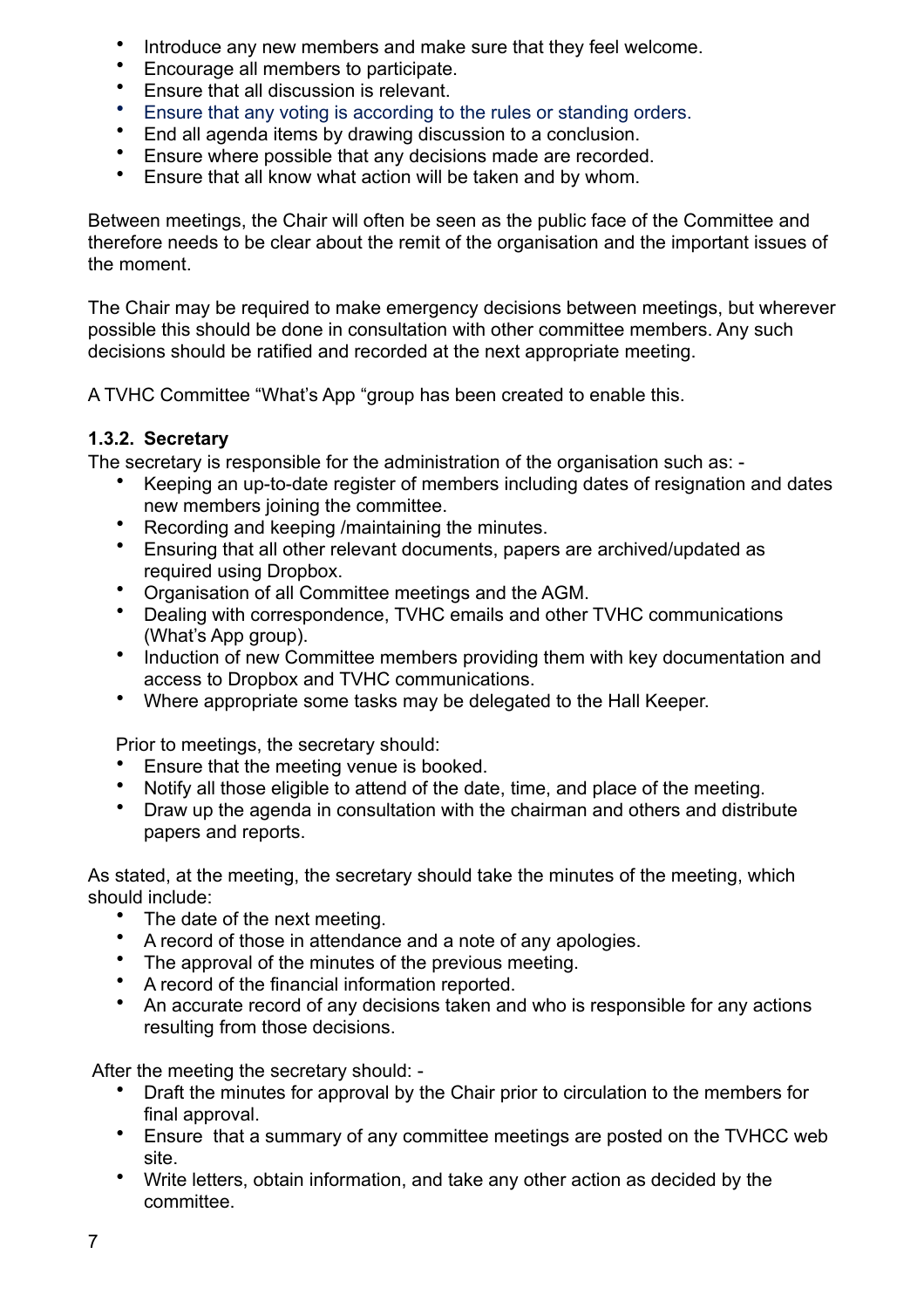#### <span id="page-8-0"></span>**1.3.3. Treasurer**

The Treasurer does not have sole responsibility for the financial affairs of the organisation. The TVHCC has *collective* responsibility, but it is the treasurer's role to monitor financial income and expenditure and to provide information to other committee members in such a way that they can understand the financial position and make reasoned decisions when necessary. Most of the treasurer's work will be done out with committee meetings and will involve: -

- Keeping accurate records of all financial transactions.
- Signing cheques & online payments.
- Ensuring that bills are paid on time inclusive of payments to self-employed staff and trades people.
- Monitoring cash flow and reconciling bank statements.<br>• Prenaring and submitting reports to the committee in a
- Preparing and submitting reports to the committee in an agreed format and advising on rental charges, utility bills and the efficient use of resources.
- Preparing accounts in the format required by charity law, arranging to have them examined or audited as appropriate.
- Sending accounts and annual returns to regulatory bodies (OSCR/Companies House).
- Assisting where required with funding applications.

### <span id="page-8-1"></span>**1.4. Committee Management Decisions**

All those involved in the management of the hall should have a copy of the constitution, the latest annual accounts, and minutes of committee meetings. Originals of the constitution should be kept in a safe place, known to everyone.

# <span id="page-8-2"></span>**2. Management of staff**

#### <span id="page-8-3"></span>**2.1. Employment of staff**

TVHCC does not directly employ staff. The tasks of managing hall bookings, maintenance and cleaning are carried out by individuals who are self-employed and work within the organisation on a regular basis. Whilst these individuals are self-employed, they are afforded the same courtesy as directly employed staff.

#### <span id="page-8-4"></span>**2.2. Volunteers**

TVHCC are fortunate to have volunteers who provide ad hoc and regular support to community activities and maintenance of the Hall. To support these individuals several things are in place: -

- A volunteers role and remit guidance.
- A rota of volunteer availability.
- A Hall Volunteers WhatsApp group.

#### **2.3. General points**

- <span id="page-8-5"></span>• Employers Liability Insurance is in place and includes volunteers.<br>• TVHCC members are personally liable for ensuring that any annit
- TVHCC members are personally liable for ensuring that any applicable policies / procedures are adhered to.
- TVHCC is responsible for confirming that staff who are self-employed are making their own arrangements for income tax and national insurance.
- Written job descriptions and detailed task requirements are available to avoid misunderstandings.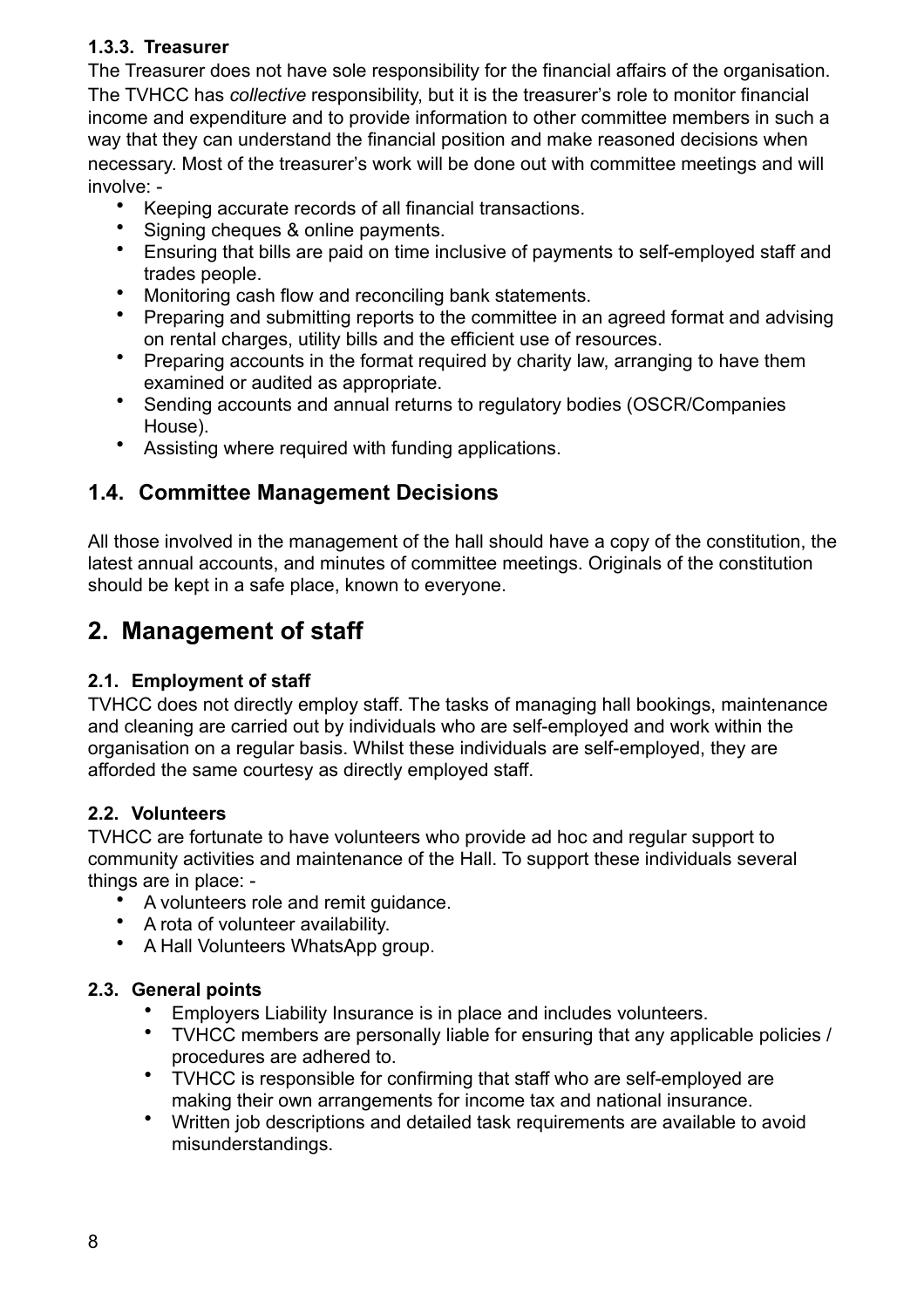# <span id="page-9-0"></span>**3. Managing Money and Resources**

As a charity the constitution requires that the accounts are independently examined on an annual basis. This is a general requirement of any funding applications made on behalf of the TVHCC.

#### <span id="page-9-1"></span>**3.1. Annual Monitoring and accounts**

As a Charity TVHCC are required to complete an Annual Report which is submitted to OSCR along with their annual accounts.

**N.B** If any grant income for hall improvements takes the organisation's annual income above the £250,000 limit, the annual accounts for that year must be prepared on a Fully Accrued basis.

Accounts must be examined by an independent examiner or audited by an auditor, depending on the level of turnover (there are restrictions on eligibility of examiners for accrued accounts).

**N.B** The accounts must then be sent to OSCR within 9 months of the end of the financial year, along with a report of the year's activities and the annual monitoring return. The independent examination of receipts & payments accounts must be carried out by someone independent of the management and administration of the TVHCC and whom the charity trustees believe has the required skills and experience to carry out a competent examination of the accounts.

#### <span id="page-9-2"></span>**3.2. Rates and Utilities**

TVHCC is responsible for electricity charges but not water rates. As a Scottish charity, TVHCC is exempt from water rates. TVHCC must apply each year before March 31st for exemption to ensure that they avoid any water and waste charges

For all utilities it is the responsibility of the Treasurer to ensure that the best /most competitive rates have been secured.

Hall users should be reminded of the need to take care when using the overhead heaters, wall mounted water heater and other electrical appliances.

#### <span id="page-9-3"></span>**3.3. VAT and Charities**

There are several concessions that can apply to village halls as registered charities. TVHCC should explore where appropriate opportunities such as: -

- Zero rated: The construction of new community buildings subject to certain conditions being met. The renovation of existing buildings to provide facilities for people with disabilities (the cost element only)
- Reduced rate: Installation of energy saving material e.g. central heating or insulation
- Provision of fuel and power, which also excludes organisations from paying the climate change levy.

### <span id="page-9-4"></span>**3.4. Income & Funding**

TVHCC requires to have reserve funds to support community events and ongoing hall maintenance and refurbishment. Funds are raised through hall rentals, grant applications, fund-raising events and initiatives, donations, crowd-funding for special projects.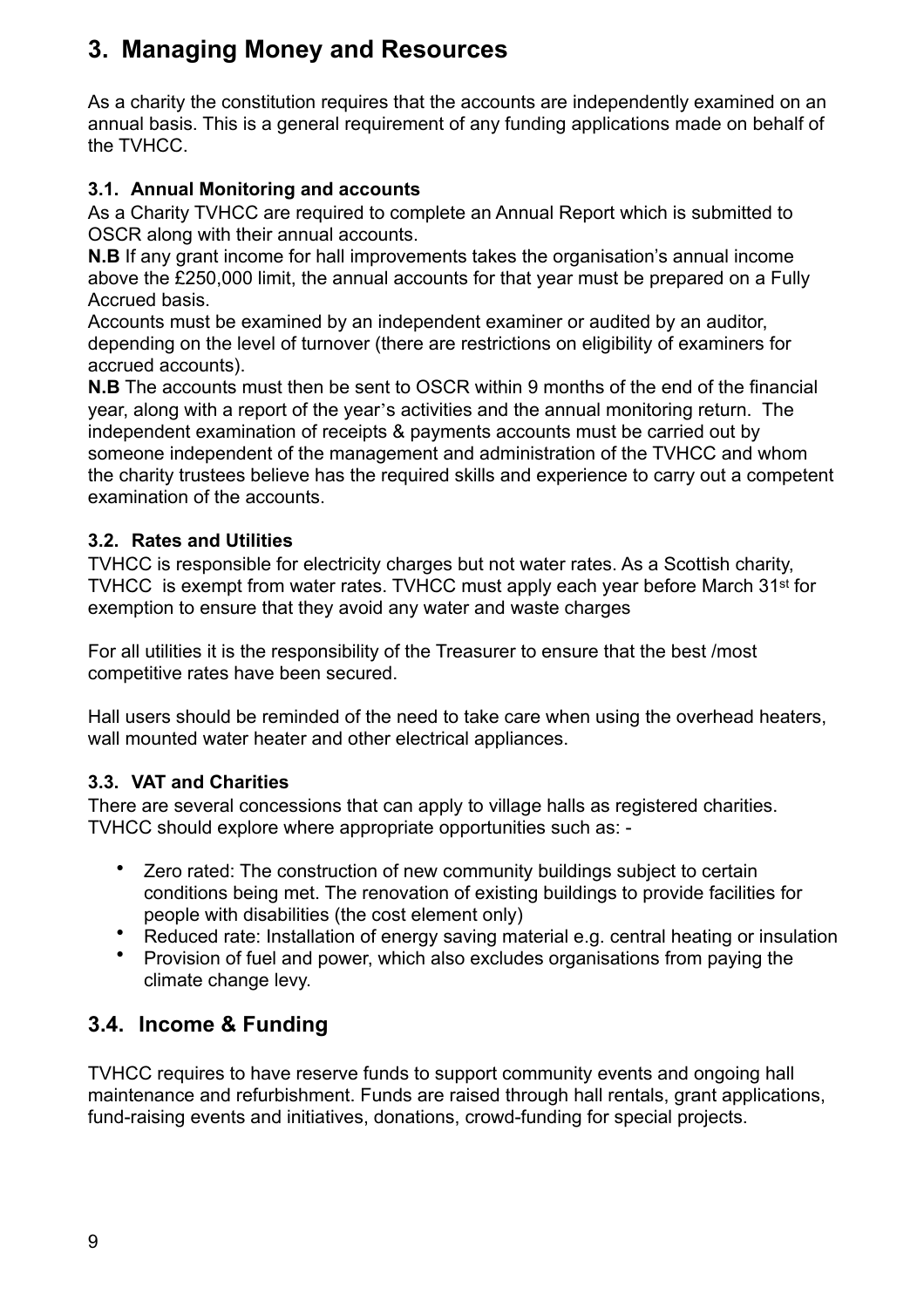#### <span id="page-10-0"></span>**3.4.1. Fund raising and grant initiatives**

 When considering fund raising initiatives and grant applications, the Committee must be clear about what it is they are supporting and should take the following into consideration: -

- What exactly is to be done.
- Why is it needed.
- Who will benefit (remembering to consult the community).
- How will TVHCC ensure that the project has met its objectives and demonstrate success to funders.
- How much it will cost in total.
- <span id="page-10-1"></span>• What will happen in the longer term - ongoing maintenance etc.

#### **3.4.2. Hiring the hall**

Hiring the hall out and holding community events will generate funds as well as bring the community together. TVHCC will need to consider the following when planning such events: -

- The duration of the event.
- The impact on residents.
- Any licence requirements -Raffle, alcohol, public entertainment.

# <span id="page-10-2"></span>**4. Managing the hall**

Tyninghame Village Hall is a valuable community asset and should be maintained in a good condition to safeguard it for future generations. Regular checks and dealing with problems as they arise will help to keep the Hall in good condition and help to keep costs down in the longer term.

#### <span id="page-10-3"></span>**4.1. Hall maintenance**

 In order to ensure that the hall is kept in a state of good repair, and readiness for local and income generating events whilst meeting any Scottish Government requirements/ legislation e.g. Covid Guidance there are Checklists available and these include: -

- routine cleaning schedule-all areas.<br>• routine maintenance schedule
- routine maintenance schedule.<br>• Insurance liability checks
- Insurance liability checks.
- Risk assessments (fire, Health and Safety, Covid).
- regular PAT testing etc.
- an inventory of equipment.

#### <span id="page-10-4"></span>**4.2. Hall Contacts**

To ensure continuity and a prompt response to any issue a Village Hall Volunteer rota is in place with someone always available to answer queries and/or respond to any incident. The Hall Keeper has a comprehensive list of key contacts e.g. plumber, electrician etc.

#### <span id="page-10-5"></span>**4.3. Record Keeping**

Documents have been created for or by the TVHCC. Documents where applicable are maintained and updated by members of the Committee. Document storage is the responsibility of the Committee Secretary but are available to Committee members via Dropbox or Google drive.

Working documents relating to the administration and operational management of the Village Hall will be maintained, updated and reviewed annually with assistance from relevant Committee members. The hall keeper is responsible for day to day record keeping and storage of relevant documents on Google Drive.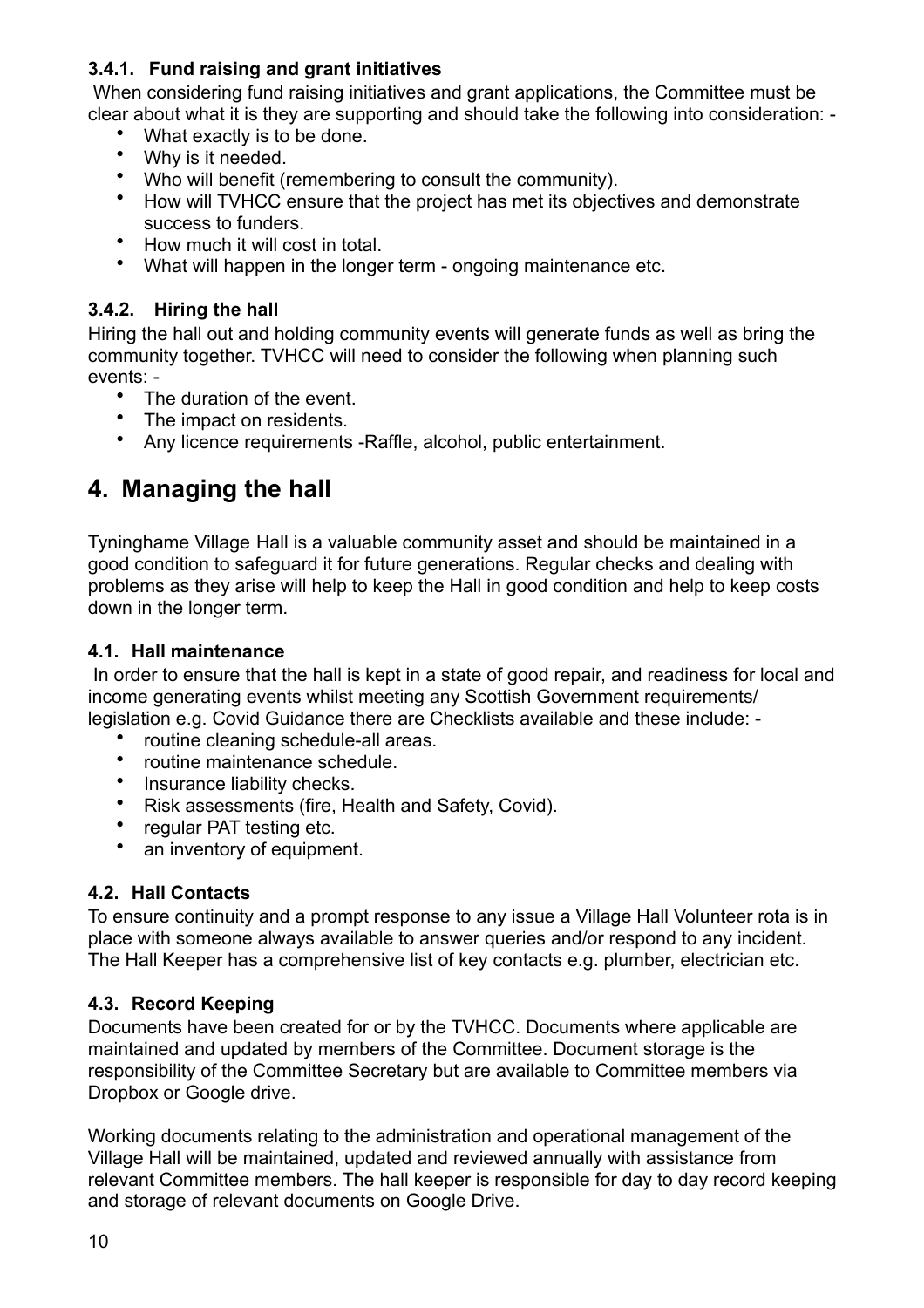Committee meeting and AGM minutes will be posted on the Village Hall website.

The following documents will be held in an archive for at least six years and potentially longer depending on the terms and conditions of any grant funds received: -

- Annual report and accounts (examined).
- AGM Minutes.
- Any material relating to incident /accident happening at the Hall where an individual or their property has suffered injury or impact.
- Successful grant funding applications.

It is worth bearing in mind that the Village Hall is part of the heritage of the community and keeping extracts of minutes relating to important events could be of historical importance and should be kept for posterity.

#### <span id="page-11-0"></span>**4.4. Insurance**

It is the responsibility of TVHCC to ensure that there is appropriate insurance cover in place for the organisation /Hall. This should include: -

- Contents insurance this should be regularly updated and an inventory kept.
- Public liability insurance this covers injury, loss or damage caused to any person because of the organisation's negligence.
- $\bullet$  Hirer's public liability insurance this allows the Hall committee to hold public liability cover, which extends to cover the public liability of all those who hire the Hall. It is intended for occasional use by not-for-profit groups. If a group is hiring the Hall regularly, they would be expected to have their own public liability insurance.
- Employer's liability insurance this covers staff and volunteers.

The landlord is responsible for buildings insurance.

# <span id="page-11-1"></span>**5. Maintaining Hall Facilities**

Tyninghame Village Hall forms part of a conservation village and is a grade B listed building and as such the ability to fulfil specific building requirements is a challenge. Routine maintenance and cleaning schedules exist for the regular upkeep of the hall.

#### <span id="page-11-2"></span>**5.1. Food Safety/Kitchen**

A statement about food safety is contained within the Hall booking/ client check list. All hirers of the Hall who intend to supply food are required to ensure that the Food Safety Act 1990, the Food Hygiene (Scotland Regulations 2008) and any subsequent related regulations are complied with. This is the responsibility of the client in conjunction with any catering company involved in the event or a committee member in the case of a community function. Clients are expected to familiarise themselves with the hall and the facilities available and to ensure that they are adequate for the purpose intended, Clients are required to remove all waste from the Hall and where necessary make special arrangements with any catering contractor for removal before final vacation of the Hall unless prior arrangement with Hall keeper has allowed 24 hours grace.

Instructions for the use of any kitchen equipment are available in addition to the "client check list".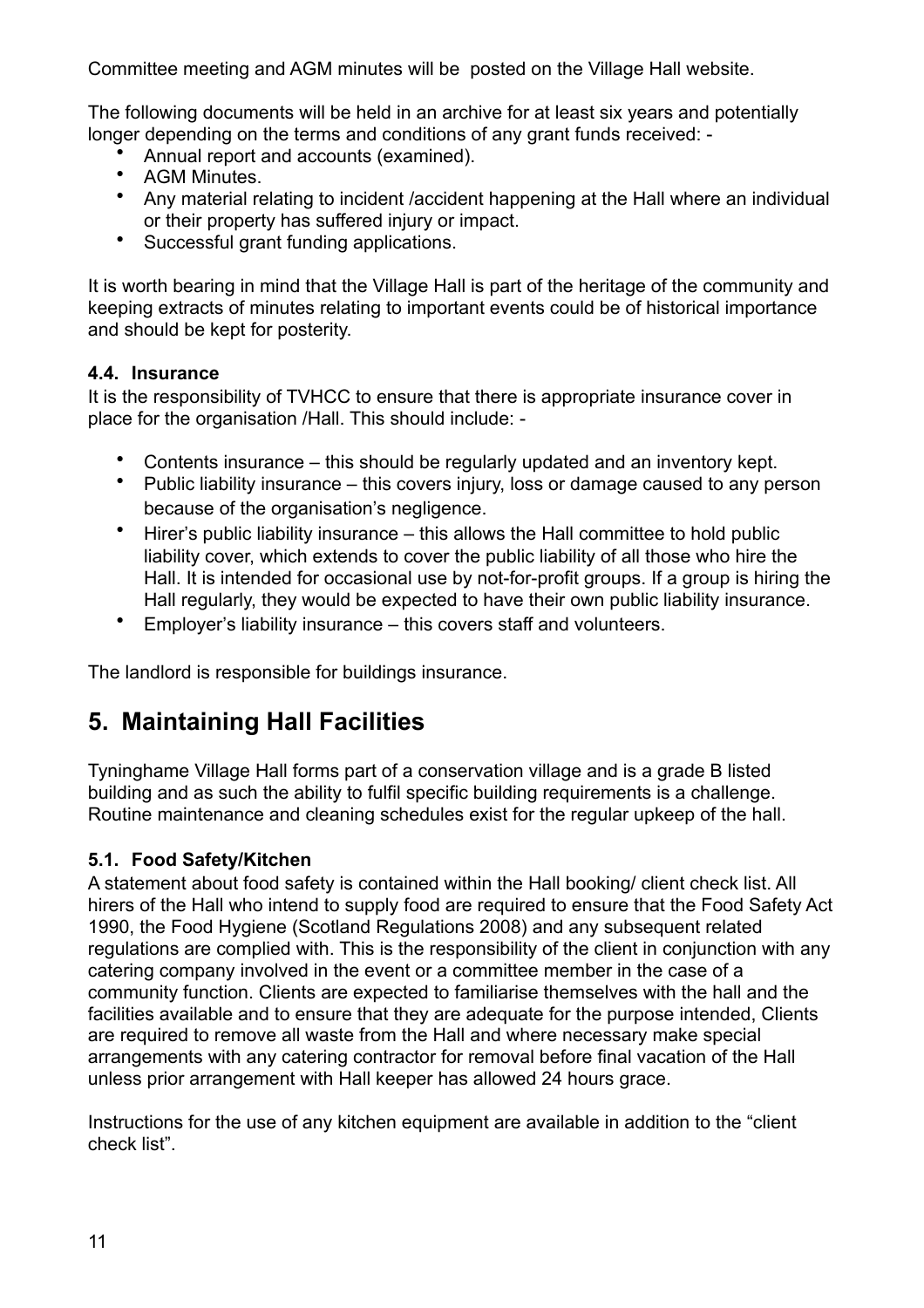At the time of writing this document the Village hall is undergoing a programme of refurbishment and the following will be taken into consideration during any future Kitchen upgrade: -

- Specific sinks for food preparation and hand washing.
- Non permeable surfaces for food preparation.

#### <span id="page-12-0"></span>**5.2. Disabled Access and Toilets**

Since 2004, managers of Village Halls have been required to take reasonable steps to adapt premises so that people with disabilities do not find it impossible or unreasonably difficult to use the service. The Hall facilities are all at ground level and the existing wide front entrance allows access for a wheelchair.

Due to the age of the Tyninghame Hall and conservation requirements, it has not been easy to meet current disability legislative requirements. However in 2021 as part of the refurbishment programme, the TVHCC installed unisex toilets and a single toilet with easy access for those in a wheelchair or with mobility restriction. Further improvements will be considered such as: -

- Wall mounted baby changing facilities in the easy access toilet.
- Hearing loops for those with sensory impairment.

#### <span id="page-12-1"></span>**5.3. The Building Exterior**

As part of the Hall lease arrangements, TVHCC are not responsible for the external fabric of the building. However, as part of the Hall regular maintenance checks, the exterior of the Hall is monitored and regular reports and notes of concern are provided to the landlord. These communications are referenced within related TVHCC minutes.

#### <span id="page-12-2"></span>**5.4. Wifi**

This is available to users of the village hall. Access credentials are available on the kitchen noticeboard.

#### <span id="page-12-3"></span>**5.5. Access and car parking**

There is limited parking at the Hall and as such Hall users are encouraged to "drop off" only and where necessary to give due consideration to local residents when parking on the village Main street. "No parking "signs are available.

#### <span id="page-12-4"></span>**5.6. Community Defibrillator**

The Community defibrillator – or more correctly an AED (Automated External Defibrillator) - is sited on the outside rear wall of the of the Hall and is protected from the elements with a cabinet. The electrical point for the AED is sited inside the Hall on the rear wall. The current AED performs regular self-checks and if a problem is detected it will be indicated by a warning sign /high pitched noise emission The AED is checked regularly for such a warning and for appropriate action to be taken when necessary. This task is delegated to a member of the Hall Committee with the provision to ensure that the checks are not neglected during absence or holidays.

# <span id="page-12-5"></span>**6. Community Engagement and Communications**

An important role of TVHCC is engaging with local residents about issues of relevance and interest, and looking for opportunities to bring people together to improve community connectedness, cohesion and well-being. Communications are therefore an essential part of its role including information about community events, local consultations and being a point of contact for other local groups e.g. community council, local authority, local health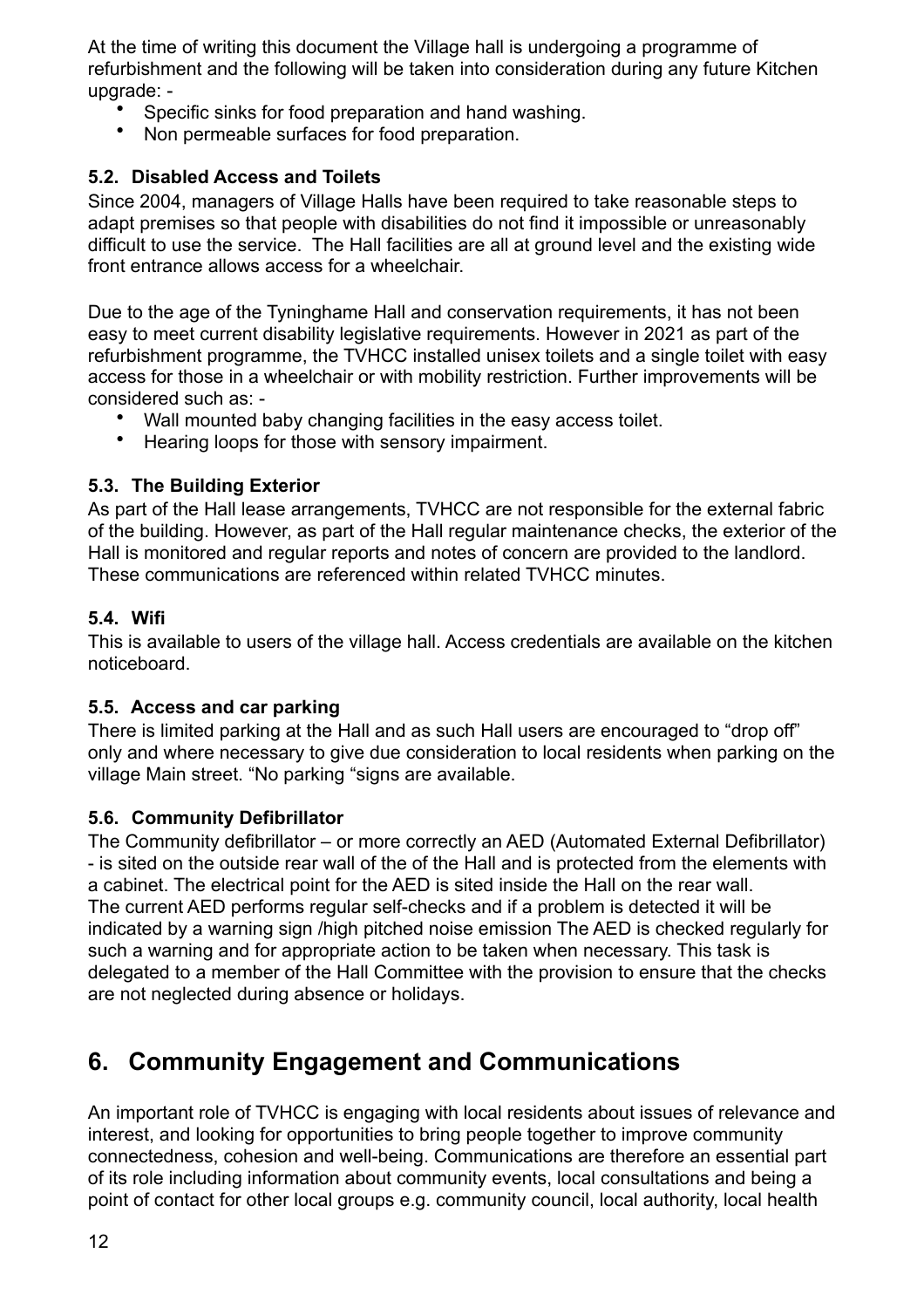and social care partnerships. TVHCC currently operates a number of media for communications purposes.

#### <span id="page-13-0"></span>**6.1. Community Engagement Group (CEG)**

The CEG is a sub group of the TVHCC and is open to any resident wishing to get involved. The group exists to promote village activities including community events, fundraising and the progression of specific interest groups such as

- Road safety
- Local history
- Crafting
- Local walks
- Music and singing

#### <span id="page-13-1"></span>**6.2. Website**

Information about the Hall and any scheduled community activities/events is available on

- the Village noticeboard outside the Hall.
- the notice board in the Bus shelter.
- the TVHCC website [tyninghamevillagehall.org.uk](http://tyninghamevillagehall.org.uk)

The website is maintained by a member of the Committee.

#### <span id="page-13-2"></span>**6.3. Mailchimp**

A Mailchimp template has been set up and is used for a regular newsletter to residents about forthcoming events. A contacts database of subscribers has been created compliant with GDPR. Mailchimp is maintained by a member of the Committee.

There are other social media channels that could be developed if and when local expertise is available.

## <span id="page-13-3"></span>**7. Booking the hall**

#### <span id="page-13-4"></span>**7.1. Booking procedures**

The TVHCC has a clear policy on bookings. As the hall has charitable status, it is important to ensure that the "public benefit test" can be met (see section1.2.1 Charity Status). Occasional use for commercial activity or private parties should not infringe the Hall's charitable status and priority should be given to local community groups/activities.

It is therefore important that when a booking enquiry is received from an unknown organisation, the Hall keeper must establish who they are and their intended use of the **Hall** 

As part of the booking process TVHCC has: -

- An efficient online booking procedure with a paper backup to avoid the possibility of double booking.
- One person responsible for bookings the Hall Keeper or a committee member if required.
- A practical system in place for opening and closing the Hall.

#### <span id="page-13-5"></span>**7.2. Terms and conditions**

The client accepts responsibility for the hire of the Hall as defined in the Terms & Conditions of Hire. A copy of the current terms and conditions is available on the Hall website. All prospective clients are asked to confirm that they have read these prior to completing a booking.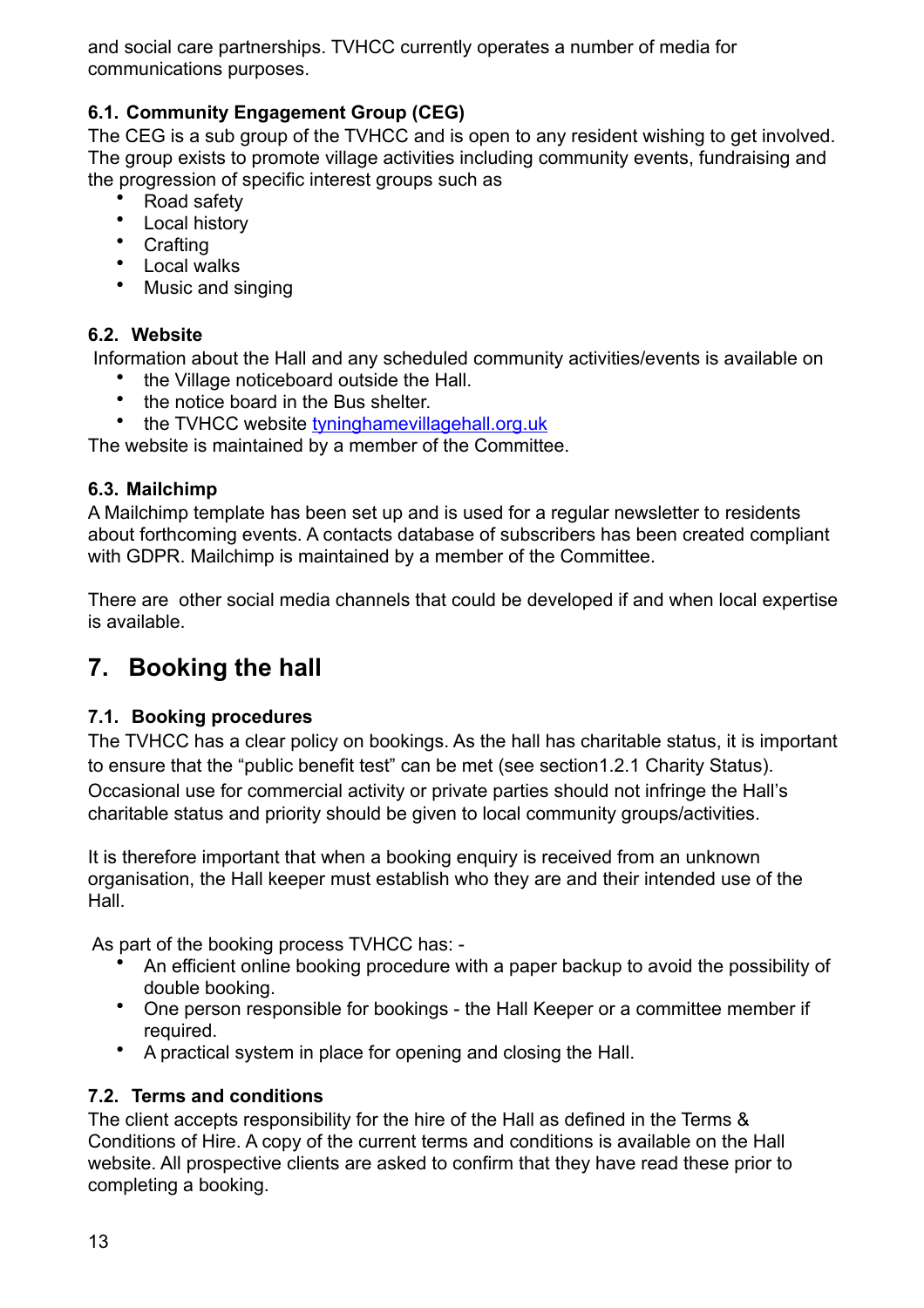To confirm the booking, the prospective client will be asked to complete the client details form for record keeping purposes.

### <span id="page-14-0"></span>**7.3. Hire Charges**

A number of charges relate to the hire of the Hall. These are broken down and available on the Hall website. However where a request for a booking does not fall within the parameters of the published rates any prospective client can discuss their specific requirements with the Hall Keeper and a hire charge negotiated based on the current agreed Terms and Conditions. There may be times when such requests will need to be considered by the Hall Committee and when this happens the prospective clients will be informed that there may be a delay in confirming their booking. Very occasionally the booking request will be turned down.

There are arrangements in place for charitable organisations and regular clients who host classes within the Hall e.g. yoga

Events for the Community hosted by TVHCC are free except for fund-raising events where a donation will be requested.

All other activities are chargeable. These can range from children's parties, music recitals to larger events such as weddings.

The TVHCC will annually review their pricing structure.

#### <span id="page-14-1"></span>**7.3.1. Deposits**

A deposit is required to secure a booking and no booking is considered final until either the deposit or the final payment is received,

#### <span id="page-14-2"></span>**7.3.2. Cancellations**

Where a booking is cancelled but can be rebooked at the time of cancellation the future booking will be honoured at the original booking price quoted.

Where a cancellation is made outside the requested 28 days then it is likely that the client will lose their deposit.

### <span id="page-14-3"></span>**7.4. Administration of the booking process.**

#### <span id="page-14-4"></span>**7.4.1. Identification**

As soon as an approach is made to the Hall Keeper their contact details will be recoded in the Gmail Address book. This will ensure that all relevant and related email exchanges are tracked by contact**.** 

#### <span id="page-14-5"></span>**7.4.2. Taking a booking**

On taking a booking the Hall keeper will ensure that all relevant details are captured, at minimum :-

- a contact number.
- an address and email.
- for a wedding or other similar event then all details relating to the management of the event must be captured e.g. start/end time, catering, flowers etc.

#### <span id="page-14-6"></span>**7.4.3. Invoicing**

An invoice will be prepared in a Word or Google document and delivered to the client as a PDF. Both source and PDF will be loaded to the Admin directory using the reference number constructed as YYYYMMDDXY where XY are the initials of the client.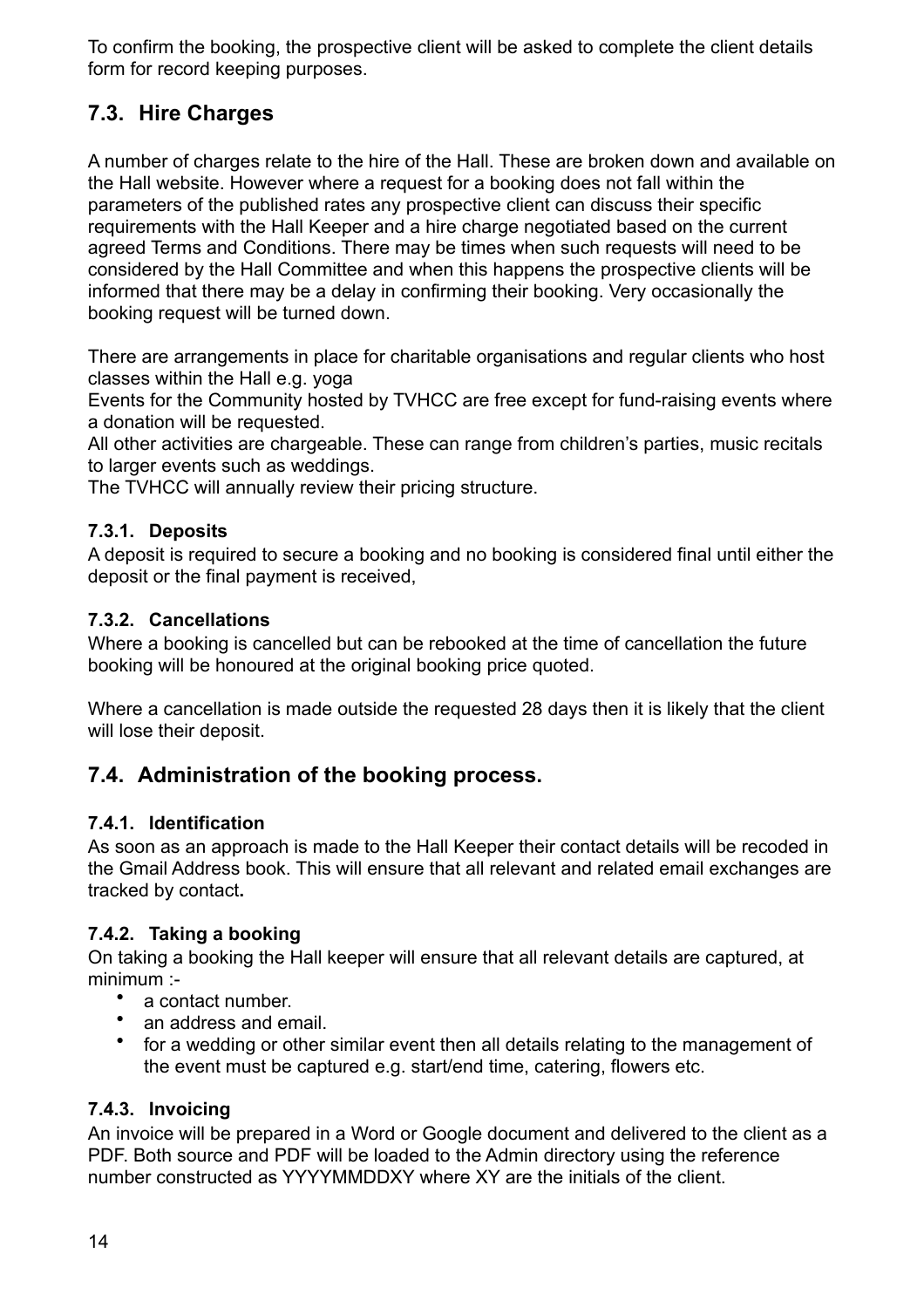#### <span id="page-15-0"></span>**7.4.4. Payment /receipt process**

Once payment is made a receipt will be issued using the same detail as initial invoice but with an additional suffix of R (YYYYMMDDXY-R)

# <span id="page-15-1"></span>**8. Licensing**

For public events there is sometimes a need to obtain a licence. Tyninghame Village Hall restricts the number and types of public events held in the Hall based on feedback from local residents and as a stipulation of the landlord.

#### <span id="page-15-2"></span>**8.1. Alcohol/Liquor licence**

Under the terms of the Licensing (Scotland) Act 2005 it is lawful to sell/supply alcohol in unlicensed premises through the granting of an Occasional Licence by the Licensing Board.

Activities such as dances, discos, dinner dances, wedding receptions, parties (where a disco or band is provided) or beer tents at a larger event such as a gala or music festival, are generally acceptable for granting an occasional licence. Applications must be lodged no later than six weeks before the event, and earlier than that, if possible, particularly if it is anticipated that the application will attract objections or representations. Where there are no objections and/or adverse representations, it is likely that applications will be processed and issued within 28 days.

In the event of a function selling alcohol then drinking water must be provided free of charge. Other non-alcoholic drinks must be available for purchase at a reasonable price.

In general, local residents attending community functions will be asked to supply their own drink (BYOB) or the provision of drink will be gifted by the TVHCC.

#### <span id="page-15-3"></span>**8.2. Public Entertainment Licence**

The Hall requires a Public Entertainment license under the Civic Government (Scotland) Act 1982, because it runs events where an admission fee is charged, or where people are asked for a donation to gain entry.

#### <span id="page-15-4"></span>**8.3. Music licence**

The Hall has a music licence (PPL PRS). Groups and individuals who are making a profit from their activities in the hall, need to ensure that they are compliant with the law if they are playing music.

Weddings, funerals and children's parties do not need a licence.

#### <span id="page-15-5"></span>**8.4 Lottery licence**

 A small lottery license is only required where raffle tickets are sold in advance of the event. If raffle tickets are sold only at the event where the raffle is drawn, no licence is required. The value of prizes purchased should not exceed £250. There is no limit to the value of donated prizes.

#### <span id="page-15-6"></span>**8.5 Civil Marriage Licence**

A license is not required where the village hall is the venue for a civil marriage, but any service must be taken by a registrar or a registered celebrant.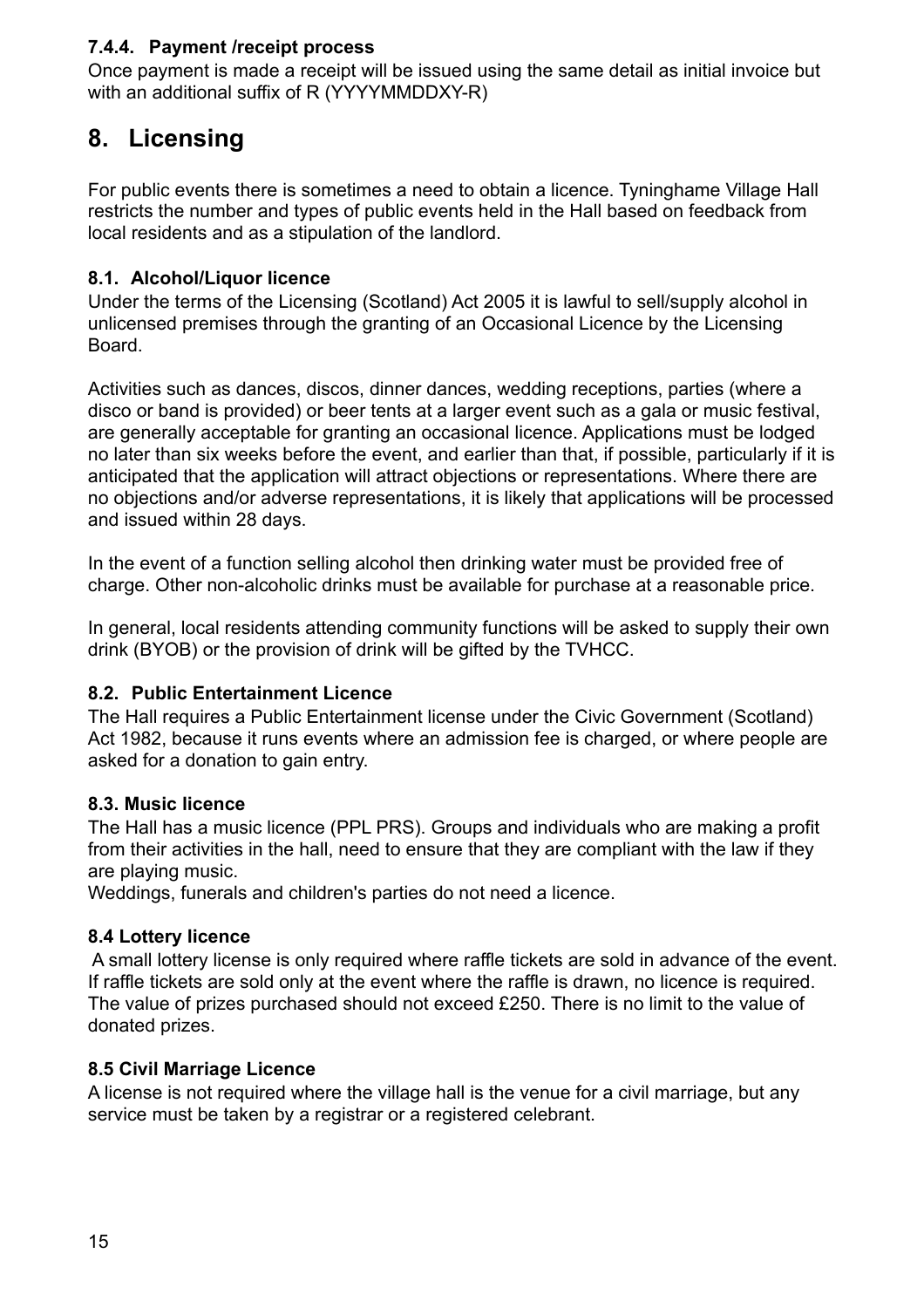### <span id="page-16-0"></span>**9. First Aid and accident reporting**

#### <span id="page-16-1"></span>**9.1. First aid kit**

A first aid kit is available in the Hall kitchen and is maintained/checked on a regular basis by the Hall Keeper.

#### <span id="page-16-2"></span>**9.2. Reporting accidents**

By law all employers and those in control of Halls that house playgroups or keep fit classes etc are required to report work-related accidents under the Reporting of Injuries, Diseases and Dangerous Occurrences Regulations (RIDDOR). An Accident Book is available on the premises and all hirers should be asked to complete this and report any accidents to the Hall Keeper who should also inform the Committee.

Further information is available on the HSE website: [www.hse.gov.uk/riddor/](http://www.hse.gov.uk/riddor/) 

# <span id="page-16-3"></span>**10. Policies, Procedures and Guidance**

#### <span id="page-16-4"></span>**10.1. General Hall Management**

Documents exist to support and guide staff, volunteers, and hall users. Creation or amendments to Policy documents will require approval by THVCC These documents can be found on the Hall website and in hard copy within the document folder kept in the hall kitchen, namely:-

- Cleaning and maintenance schedules.
- General, fire and Covid Risk assessments.
- Covid cleaning guidance.
- Health and Safety certificates.
- Food Hygiene certificate.
- PAT testing and any other related electrical information.<br>• An inventory of equipment and sundries available
- An inventory of equipment and sundries available.

#### <span id="page-16-5"></span>**10.2. Complaints Handling**

Where a Hall user has reason to raise a concern or make a complaint, this will be dealt with initially by the individual to whom the concern was raised. This may be the Hall Keeper, a volunteer or a committee member.

Regardless to whom the issue was raised the following should happen: -<br>An initial anology for the situation (an apology is not an admission

- An initial apology for the situation (an apology is not an admission of guilt but an acknowledgement that something is perhaps not right).
- The issue is dealt with and put right at the time of concern/complaint or
- Steps are taken to rectify the problem.
- If required a committee member (preferably, the Chairman) will be informed.<br>• Following investigation /rectification a fuller written apology will be given if required.
- Following investigation /rectification a fuller written apology will be given if required.
- The complaint noted for TVHCC records.

#### <span id="page-16-6"></span>**10.3. Equal Opportunities**

An Equal Opportunities Policy is not yet in place and requires development.

The Policy should include -

- A statement of intent.
- Objectives.
- A monitoring and review process.